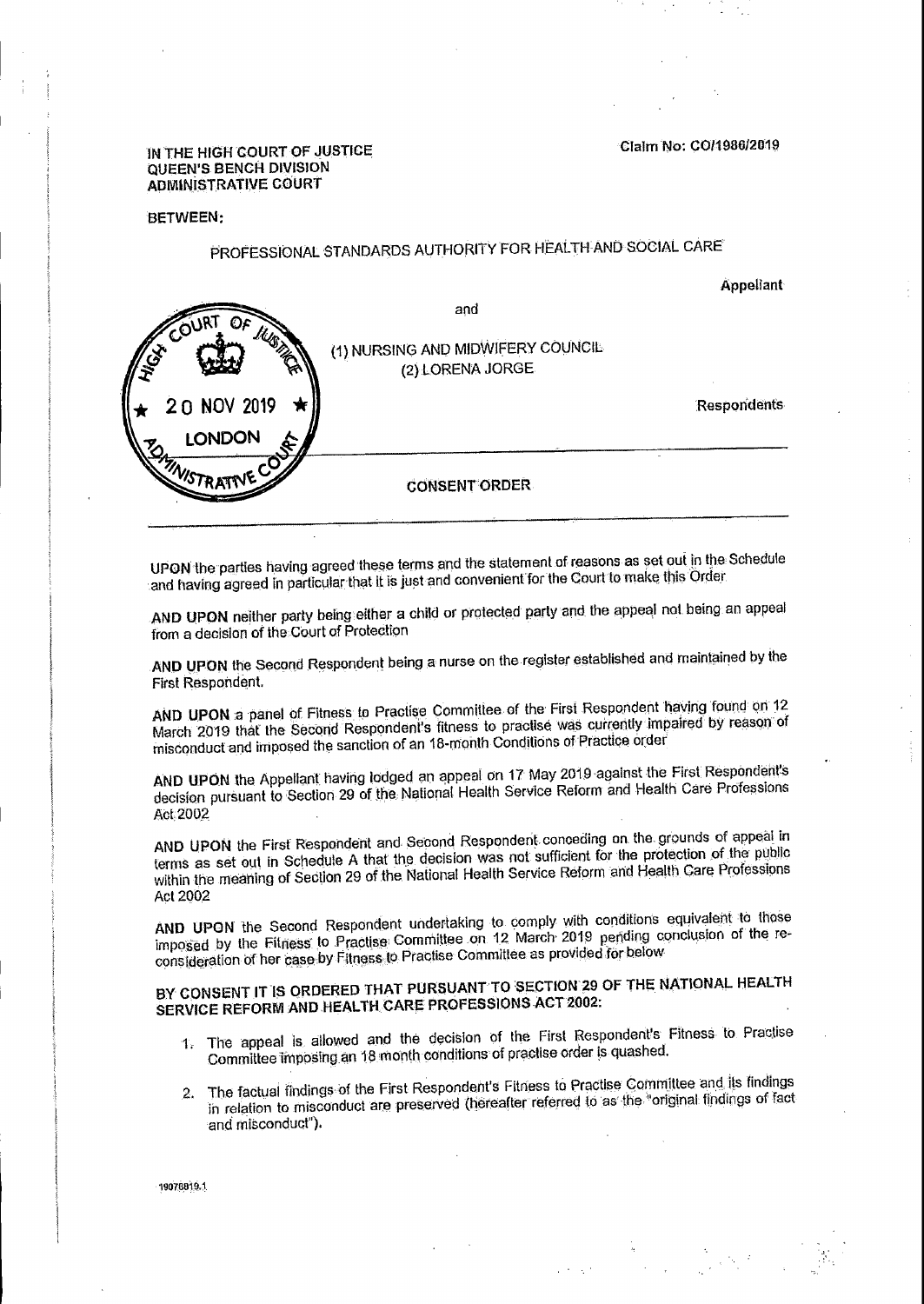- This matter is remitted to the Eirst Respondent for the addition of a charge or charges alleging  $3<sub>l</sub>$ dishonesty and thereafter such charges shall be considered by a freshly constituted Filness to Practise Committee, which shall also re-determine impairment and sanction in light of the original findings of fact and misconduct and any further findings in relation to dishonesly, if so made.
- The First Respondent shall pay the Appellant's reasonable costs of the appeal up to 27 June  $\mathcal{A}_{i}$ 2019, to be subject to detailed assessment if not agreed.

We consent to an order on the above terms:

November 2019 Dated this 19th day of (ANDREWS CROMBY)

 $\sim$ 

www.graden.com/warehouse/warehouse/warehouse/warehouse/warehouse/warehouse/warehouse/warehouse/warehouse/wareh Weightmans LLP The Hallmark Building 105 Fenchurch Street London EC3M 5JG

Ref: 54170-1011/CK/3770 Solicitors for the Appellant

ATERISTICAL LEADERS AND LATER Peter Boyce Head of Case Presentation & Appeals Nursing and Midwifery Council 1.7th Floor

One Westfield Avenue

London E20 THZ **First Respondent** 

Ms Rebecca Austin Legal Officer - Royal College of Nursing 3 Capital Court, **Biltern Road** Sowton Industrial Estate **Exeter** EX2 7FW

Solicitors for the Second Respondent

Movel  $2014$  $\vert \mathcal{H} \vert$  $|C|$ 19078819.  $\mathbf{2}$ By the Court

 $\mathcal{N}_{\mathcal{A}}$ 

- 20

 $\frac{1}{2}$  ).

San gadi

 $\mathcal{L}_{\mathcal{A}}$  ,  $\mathcal{L}_{\mathcal{A}}$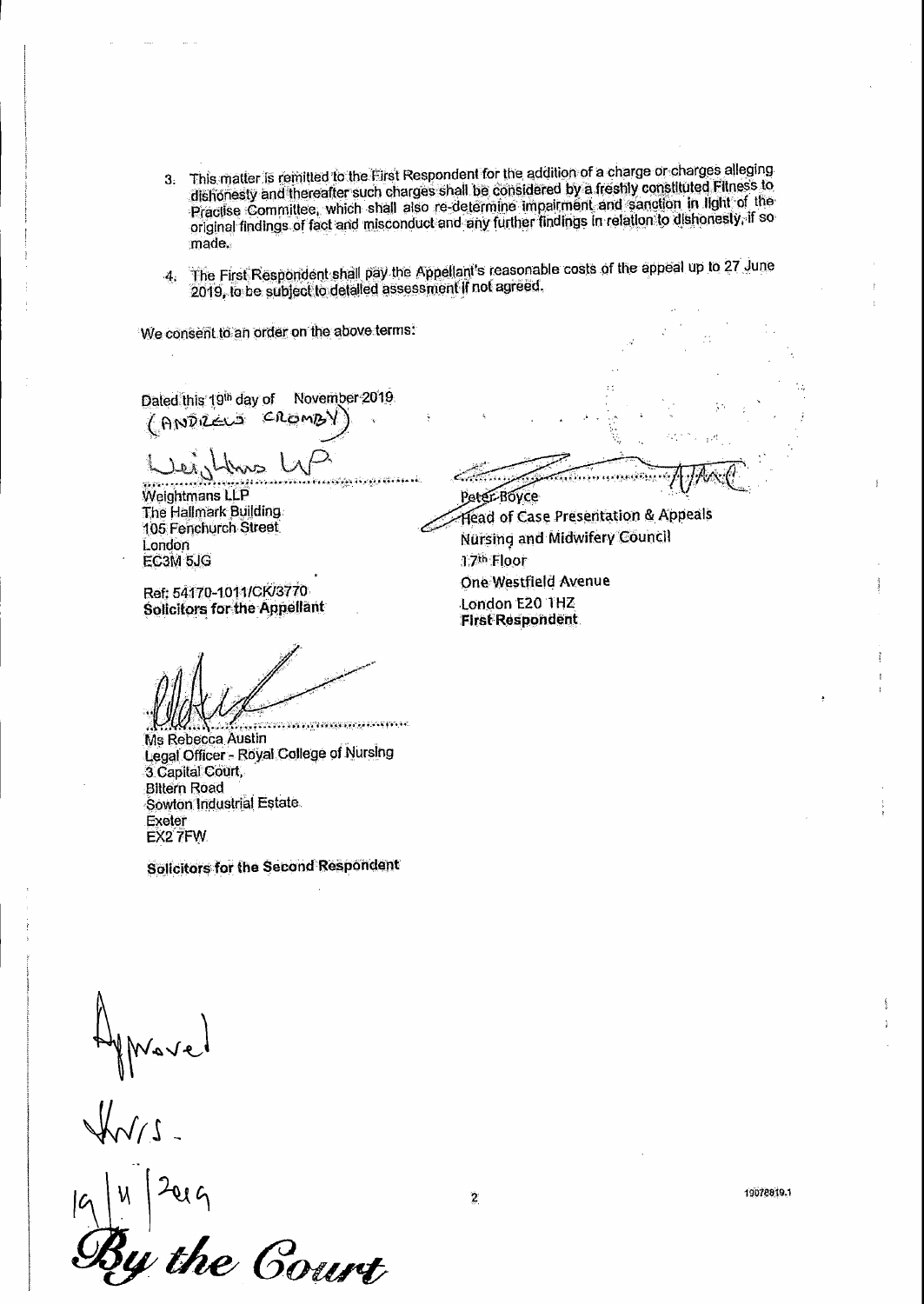## SCHEDULE A

1. Ground 1: The procedure proposed by the NMC, and followed by the Panel, at the hearing on 23 June 2017 was unlawful in that it did not comply with the requirements of the Nursing and Midwifery (Fitness to Practise) Rules Order 2004 (as elucidated by Mrs Justice Laing in PSA v (1) NMC (2) X [2018] EWHC 70 (Admin) at  $[55]-[57]$ , in that:

- the NMC did not fully open its case;  $(a)$
- the Panel accepted a submission of no "case to answer" at the  $(b)$ instigation of the NMC when the rules permit such an application only at the instigation of the registrant or of its own volition; the Panel accepted a submission of "no case to answer" and  $\langle c \rangle$
- purported to apply the test in R v Galbraith [1981] 1 WLR 1039 when it had not heard or considered any of the evidence;
- having accept the submission of "no case to answer" in respect of  $(d)$ the dishonesty allegation (but not the underlying conduct), it proceeded at a resumed hearing to consider oral and documentary evidence about the underlying conduct and the circumstances surrounding it, but failed to address whether that conduct was dishonest because it had already determined (without hearing or

considering the evidence) that there was "no case to answer" on the point

2. Ground 5: In determining that a conditions of practice order was an appropriate sanction, the Panel failed to follow through to the sanction stage the force of its earlier findings about the Registrant's lack of insight, understanding and remorse, and its concerns about her attitude and integrity. The Registrant did not give evidence at the sanction stage. The Panel's finding that conditions would be appropriate and workable, and that the Registrant would be "able and willing to respond positively to re-training", cannot be reconciled with its earlier findings about her understanding and attitude.

In respect of these Grounds the First Respondent and Second Respondent concede 3. that there was a procedural irregularity in that there was a failure to place allegations of dishonesty before the Committee. The First Respondent further concedes that there was a failure in the Committee's consideration at sanction stage in any event on the case as found against the Second Respondent. In this latter respect, the Second Respondent does not concede the ground of appeal, but does concede that the sanction decision falls to be reconsidered in any event given the procedural irregularity.

3

19078819.1

 $\mathcal{L}_{\mathcal{L}}$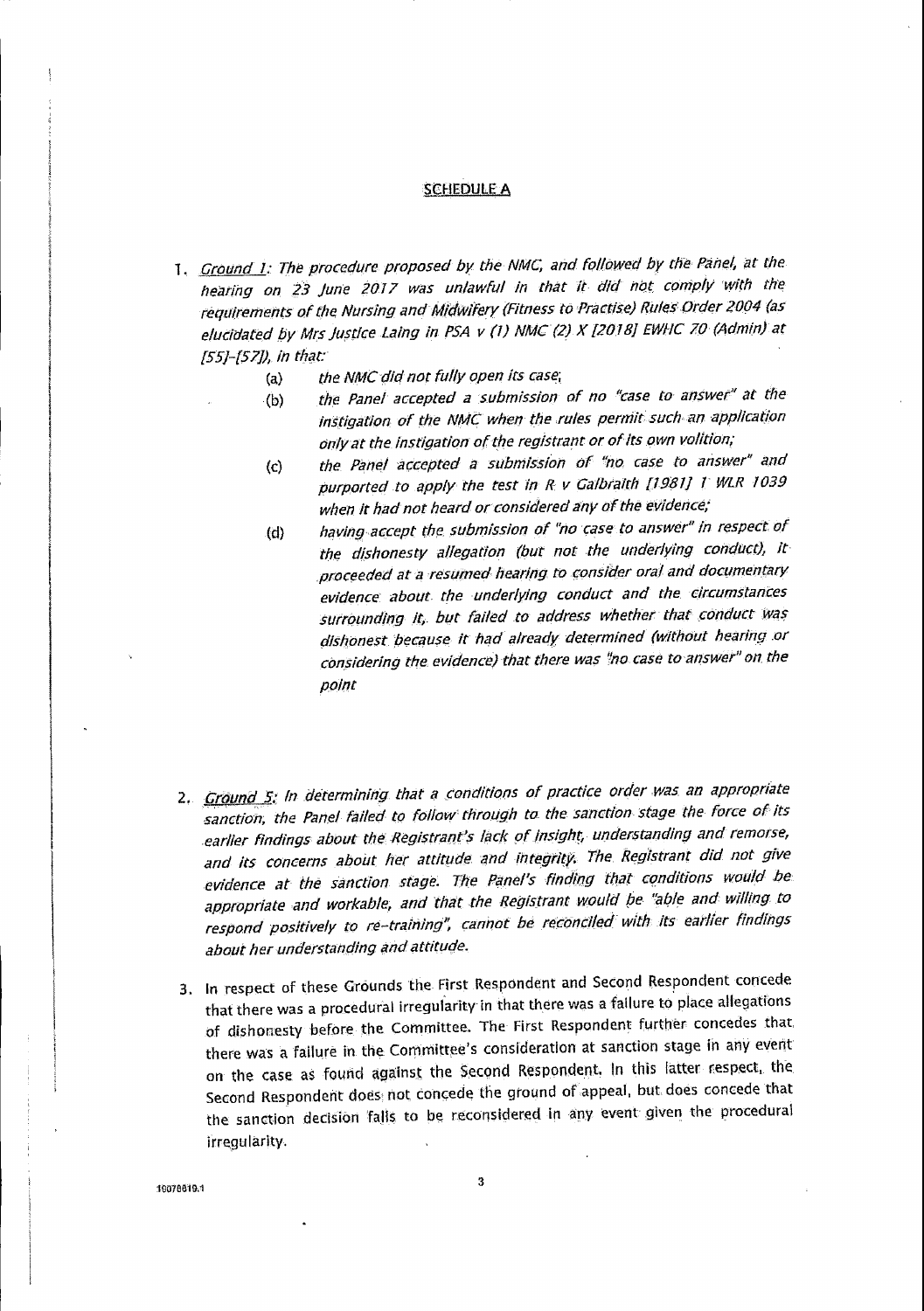4. In light of the above concessions, the partles agree that the decision of the Committee was insufficient to protect the public; that the sanction decision should be quashed, with the factual findings and the determination at the misconduct stage preserved. The parties further agree that the First Respondent shall formulate charges in relation to dishonesty and thereafter the case shall be remitted to a freshly constituted Committee for determination of the dishonesty charge(s) and for redetermination of impairment and sanction in light of the original findings made at

fact finding and misconduct stages, and any further findings in relation to dishonesty, if so made. The parties agree that impairment should be re-considered because the panel on remittal will have before it more evidence than the original panel and on the grounds that the assessment of impairment should be current, not because the original impairment decision was wrong on the information before the original panel or flawed in any way.

5. The parties agree that the documentation to be placed before the Committee on remittal shall include:-

At the first stage of considering the additional dishonestly allegations:

- A summary of the original factual findings as set out in schedule B
- A full copy of the transcripts of the hearing held on 4-12 March 2019 (with the determinations redacted)
- All of the documents placed before the original committee  $\bullet$

At subsequent stages, after it has reached its determination on the dishonesty

- allegations:
- a copy of the original determinations (with sanction redacted)
- subject to the requirements of fairness and relevance, any further documentation either of the Respondents wishes to place before the Committee for the purposes of the remittal hearing.

19078819.1

 $\frac{3}{2}$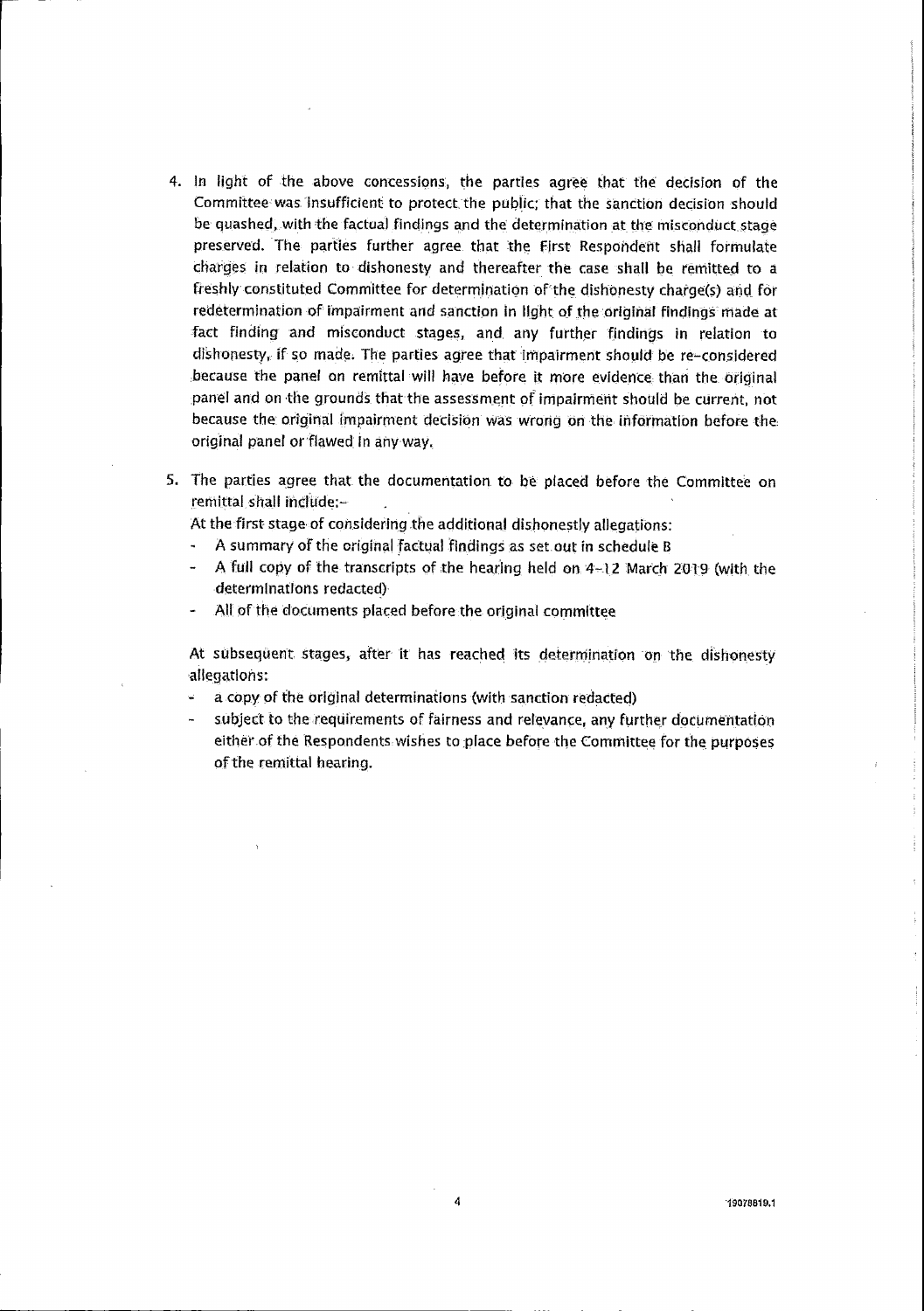## **Schedule B**

Heads of charge 1, 2 and 4 were admitted and found proved.

Head of charge 3 was disputed by the Second Respondent but found proved. The Panel accepted the evidence of Dr 4 that she prescribed a treatment dose of Dalteparin that would have been between 10,000 units and 18,000 units

It is not open to the Committee to go behind these findings of fact.

By the Court

 $\sim$ 

## 19078819.1

 $\mathbf{z}^{\star}$ 

 $\sqrt{5}$ 

 $\ddot{\phantom{1}}$ 

 $\sim 10$